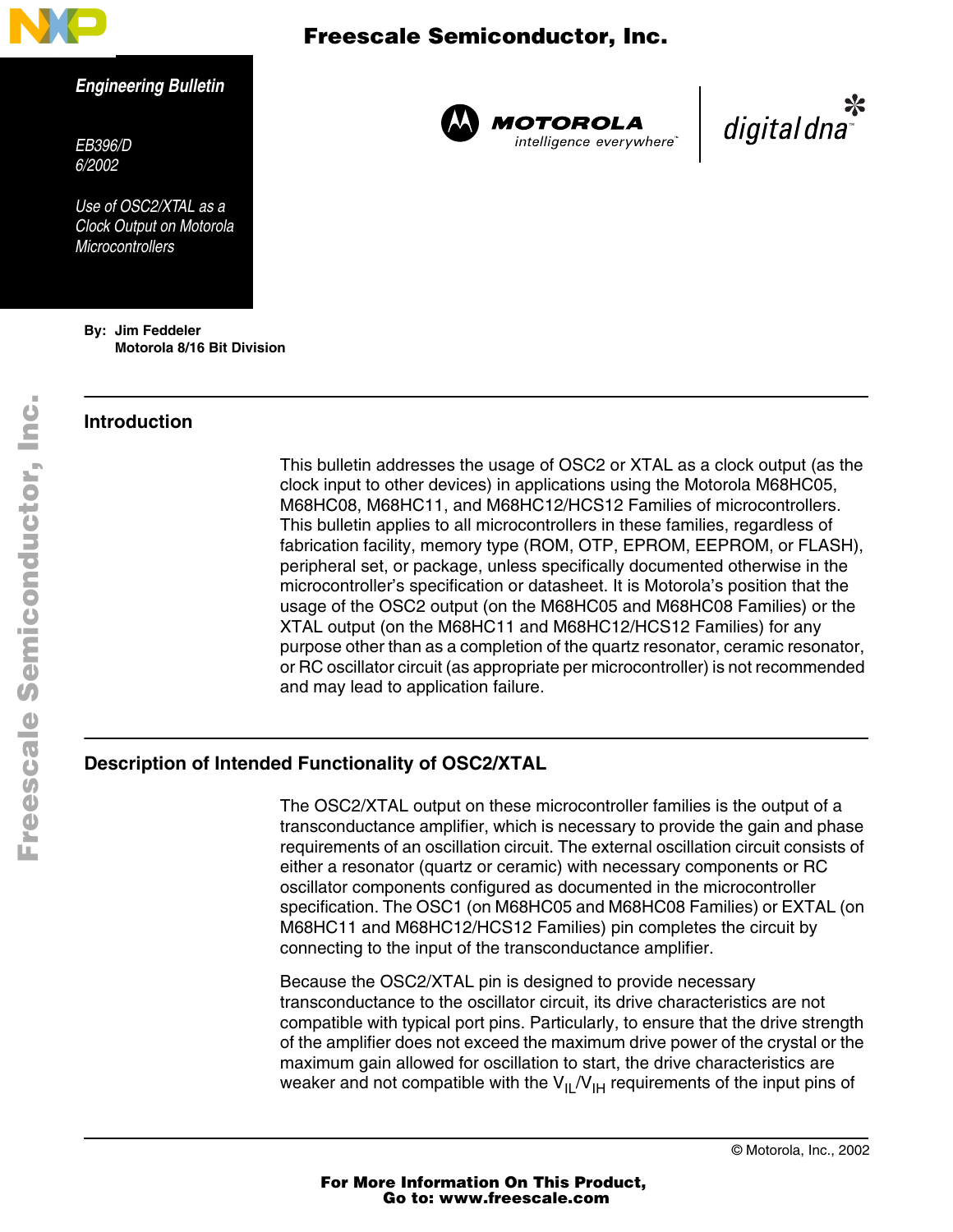*EB396/D*

most other products. In many cases, the OSC2/XTAL output will not swing fullrail and may have a significant offset from either  $V_{SS}$  or  $V_{DD}$ . These characteristics are acceptable to the internal oscillator circuit. In fact, a less than full-rail sinusoid output on OSC2/XTAL is desirable because drive power and noise emissions are reduced.

### **Possible Failure Mode if OSC2/XTAL Are Used Incorrectly**

Because the OSC2/XTAL output may not swing full-rail, any application using OSC2/XTAL as an input to another product may observe failure of that product due to violation of that product's  $V_{I}H/V_{I}L$  specification. Unless specifically mentioned otherwise in the microcontroller's documentation, there are no written or implied specifications on the output swing of OSC2/XTAL, so this does not represent a violation of the intended performance of the microcontroller.

Because the drive strength of the OSC2/XTAL pin is weaker and the offset is determined differently than on standard port pins, the levels observed will be more sensitive to voltage, temperature, capacitive or resistive loading, and routine variability in silicon processing. Because of this, the empirically observed levels on OSC2/XTAL of the microcontroller in application should not be used as a guarantee of robust or future operation. It is possible that a product which typically demonstrates full-rail output swing may demonstrate less-than-full-rail or offset output swing as a result of minor variations in the application, environment, or processing. This could lead to application failure in the field even after significant empirical evidence of functionality has been established.

## **Suggested Corrective Actions if OSC2/XTAL are Used Incorrectly**

Applications using OSC2/XTAL as an input to another product in the application may exhibit sensitivity to slight variances in process, environment, or application. These applications should consider implementing one of the following courses of action to reduce susceptibility to failure:

- Use a separate clock source for the other product.
- Use an external clock generator (canned oscillator) to drive both the microcontroller and the other product.
- Use one of the microcontroller's functional outputs as a clock input for the other product. This may result in a different clock speed for the other product, depending on the specifications of the functional output. Refer to the microcontroller's documentation.

.<br>ق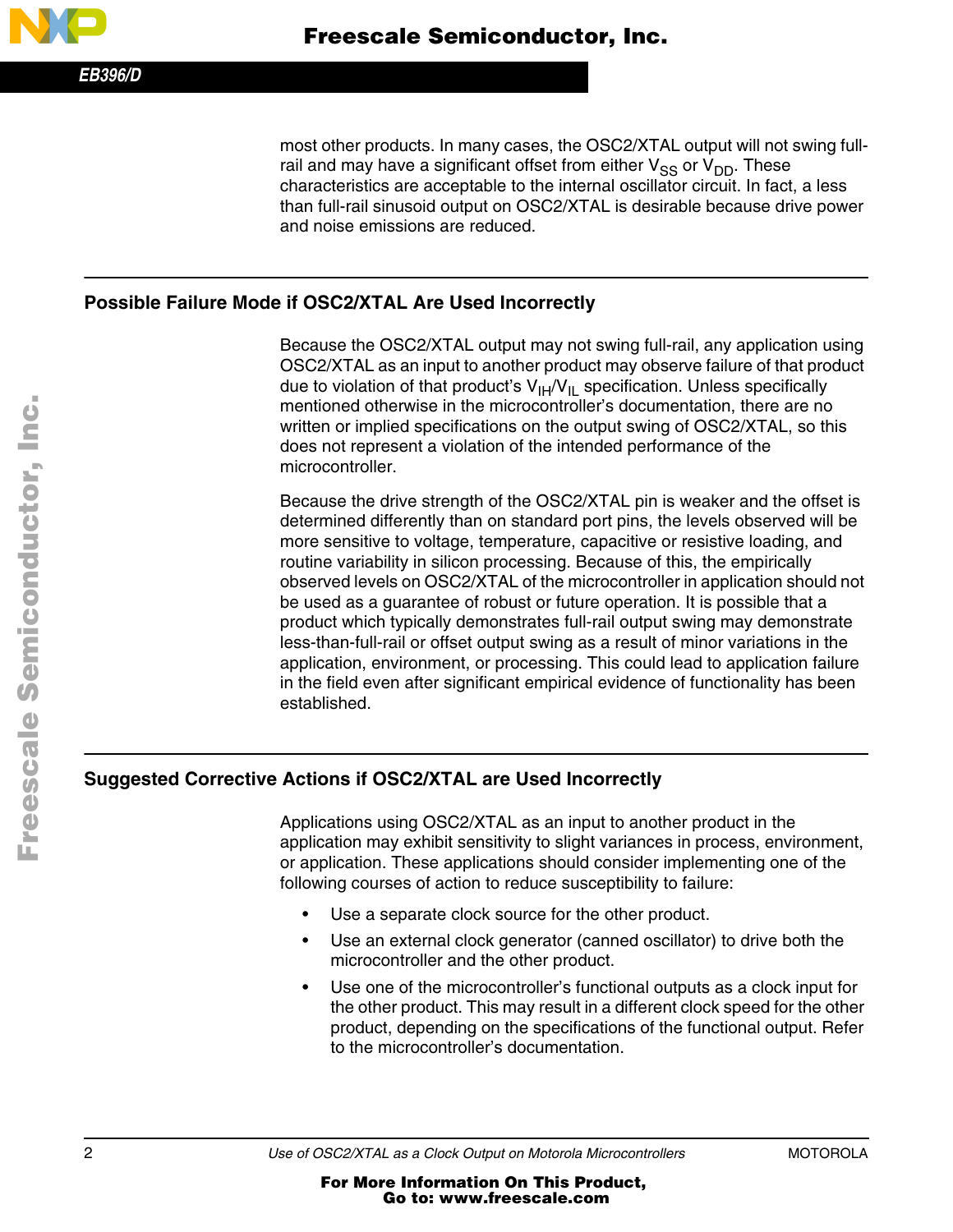

# Freescale Semiconductor, Inc.

### **Conclusion**

Applications using OSC2/XTAL for any purpose other than as a completion of a quartz or ceramic resonator or RC oscillator circuit may be sensitive to normal variations in process, temperature, voltage, loading, or other parasitics. This sensitivity may exist on any product in the M68HC05, M68HC08, M68HC11, or M68HC12/HCS12 product families, regardless of silicon processing location, memory type, or peripheral set. This sensitivity does not create a functionality issue provided the OSC2/XTAL output is being used in its intended manner. If OSC2/XTAL outputs are used incorrectly, corrective action may be necessary to avoid application failures.